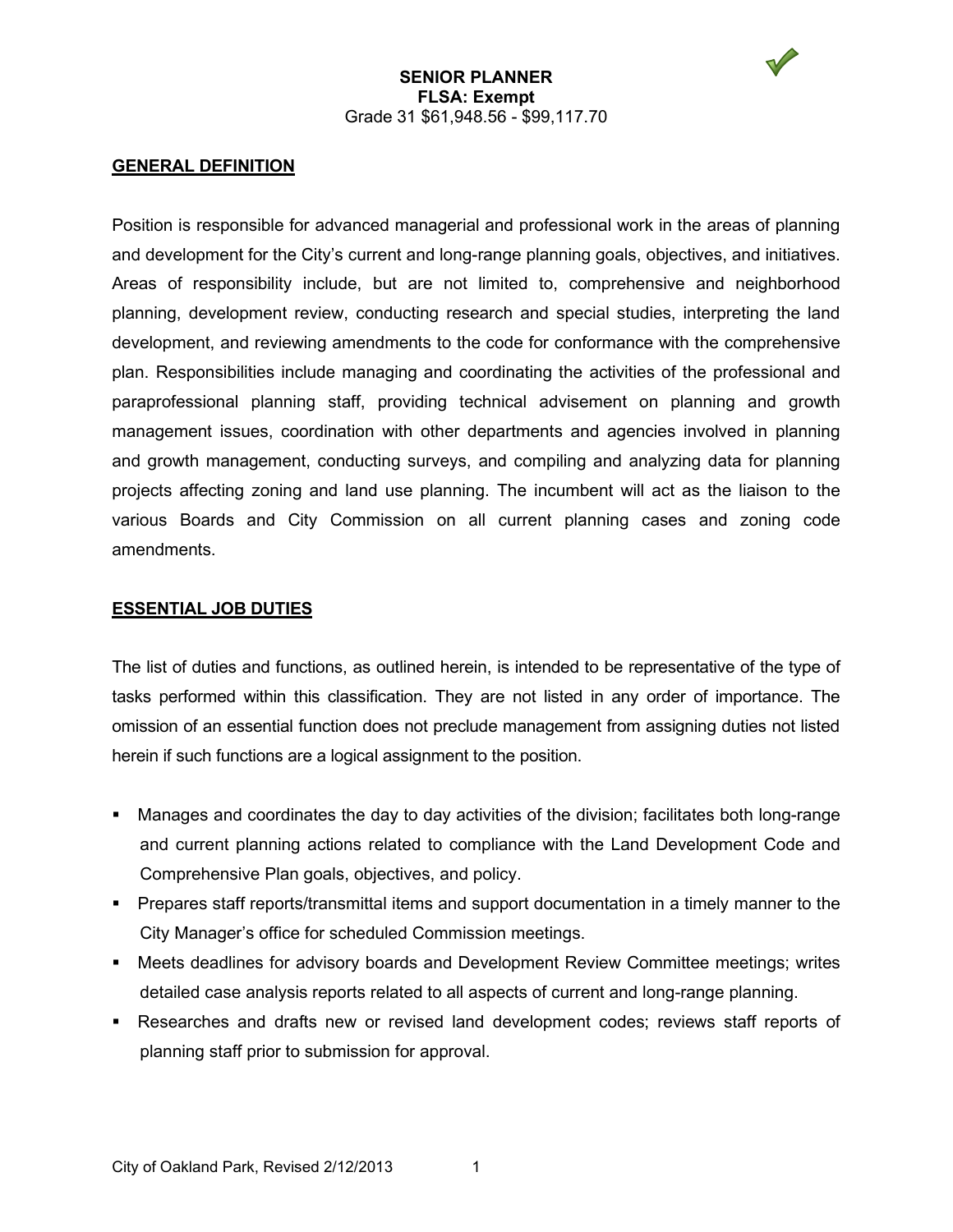- Provides analysis and responses regarding the compatibility of the proposed development with and Development Codes and Comprehensive Plan designations.
- Participates in the maintenance and coordination of the current planning agenda, long-range planning, and related administrative needs through the use of a detailed activity report.
- Obtains, assembles, summarizes, and analyzes data involved in planning, such as land use, population, economic characteristics, traffic, land development, and other factors pertinent to a comprehensive planning program, including the use of GIS software to produce maps.
- Provides technical and professional advisement regarding planning and development functions to professionals, management, governing authorities, and members of the public.
- Manages resident complaints regarding neighborhood traffic issues.
- **Provides technical recommendations on the development and implementation of growth** management policies and regulations.
- Evaluates land use and zoning proposals to ensure compliance with applicable City, State or Federal laws, codes, ordinances, and related regulatory standards.
- Participates in the supervision of administrative support, paraprofessional department staff, and interns by assigning tasks, and providing technical reviews for work products.
- Evaluates environmental information and recommends mitigation measures to reduce adverse impacts of development.
- Represents the City at meetings, conferences, and workshops concerning planning and growth management issues.
- Participates in the development, maintenance, and administration of a comprehensive information resource database for planning and growth management analysis purposes.
- Provides presentations to supervisors, boards, commissions, civic groups, and the general public on planning and growth management issues as directed.
- Participates in various development review and pre-development meetings to provide information and guidance applicable to the City's community development goals, objectives, and initiatives.
- Maintains current knowledge of trends and developments in the disciplines of urban and regional planning and zoning administration for application to functions undercharge.
- Manages and negotiates leases on city-owned property and obtain City Commission review and approval of them through the entire process.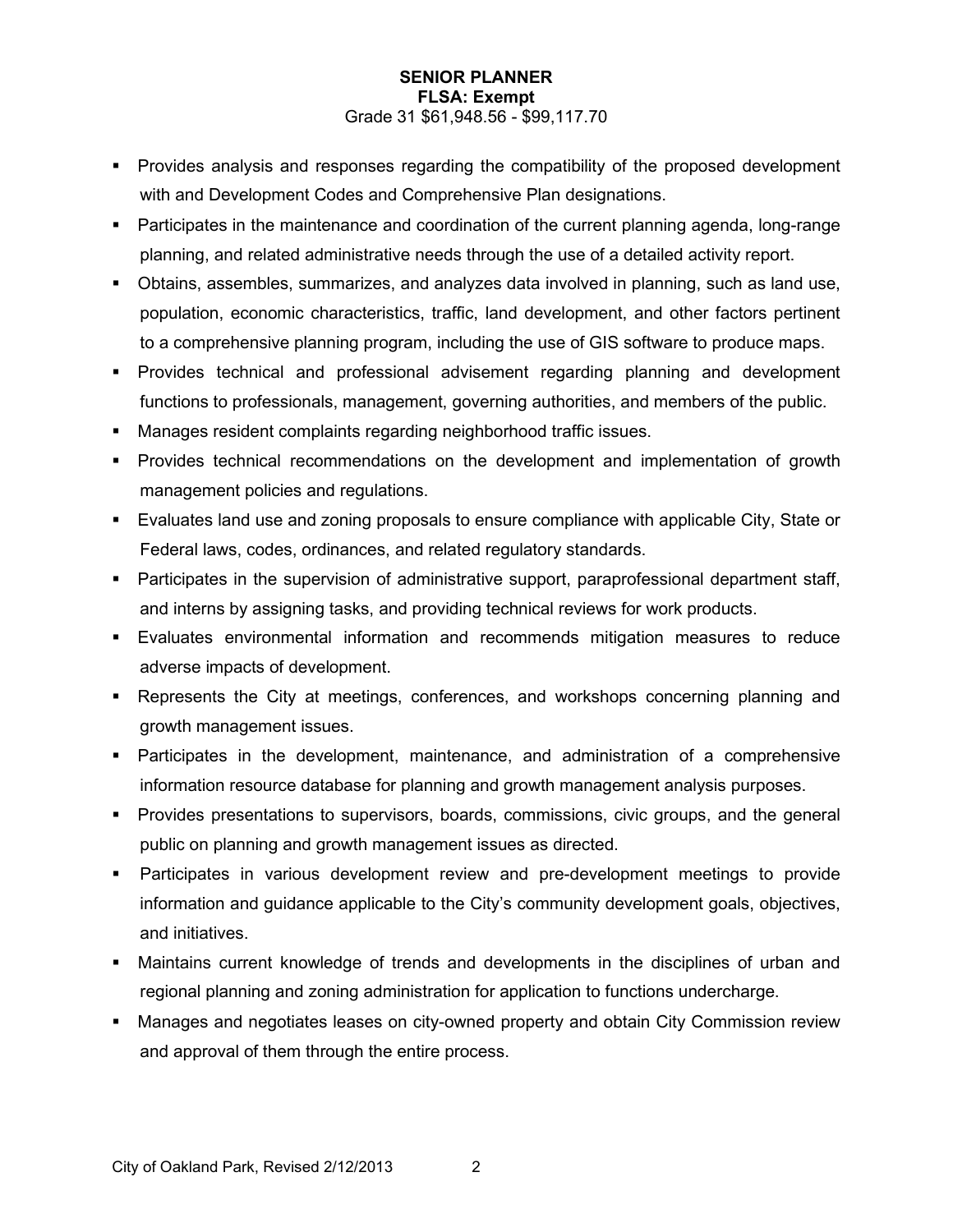- The lead city planner for all Community Redevelopment Area (CRA) planning issues including CRA amendments, zoning code amendments, and redevelopment project funding applications.
- Requires regular attendance to scheduled work shifts.

# **KNOWLEDGE, SKILLS & ABILITIES**

- Substantial knowledge of the principles and practices applied to the review and analysis of urban planning and growth management initiatives.
- Substantial knowledge of the planning, zoning, physical development, and economic development principles and practices applied to municipal community development.
- Substantial knowledge of the body of available and current information resources applicable to the planning and growth management for technical research purposes and for special projects as may be assigned.
- Substantial knowledge of legislation affecting growth management and land development in Florida.
- Considerable knowledge of the development functions of municipal, state, and county government.
- Considerable knowledge of modern office practices, with emphasis on computer literacy, word processing, spreadsheet applications, and electronic records and file management.
- Ability to review, understand, and render recommendations regarding ordinances, land development legislation, codes, special requests, and applications, or related information.
- Ability to coordinate, assign, delegate, and provide for the technical review of work products the tasks and projects assigned to paraprofessional, professional planning staff, interns, and consultants.
- Ability to establish and maintain effective working relationships with internal and external customers, as well as governing and appointed authorities.
- A strong customer service orientation in work and communication with coworkers, management, elected officials, and citizens.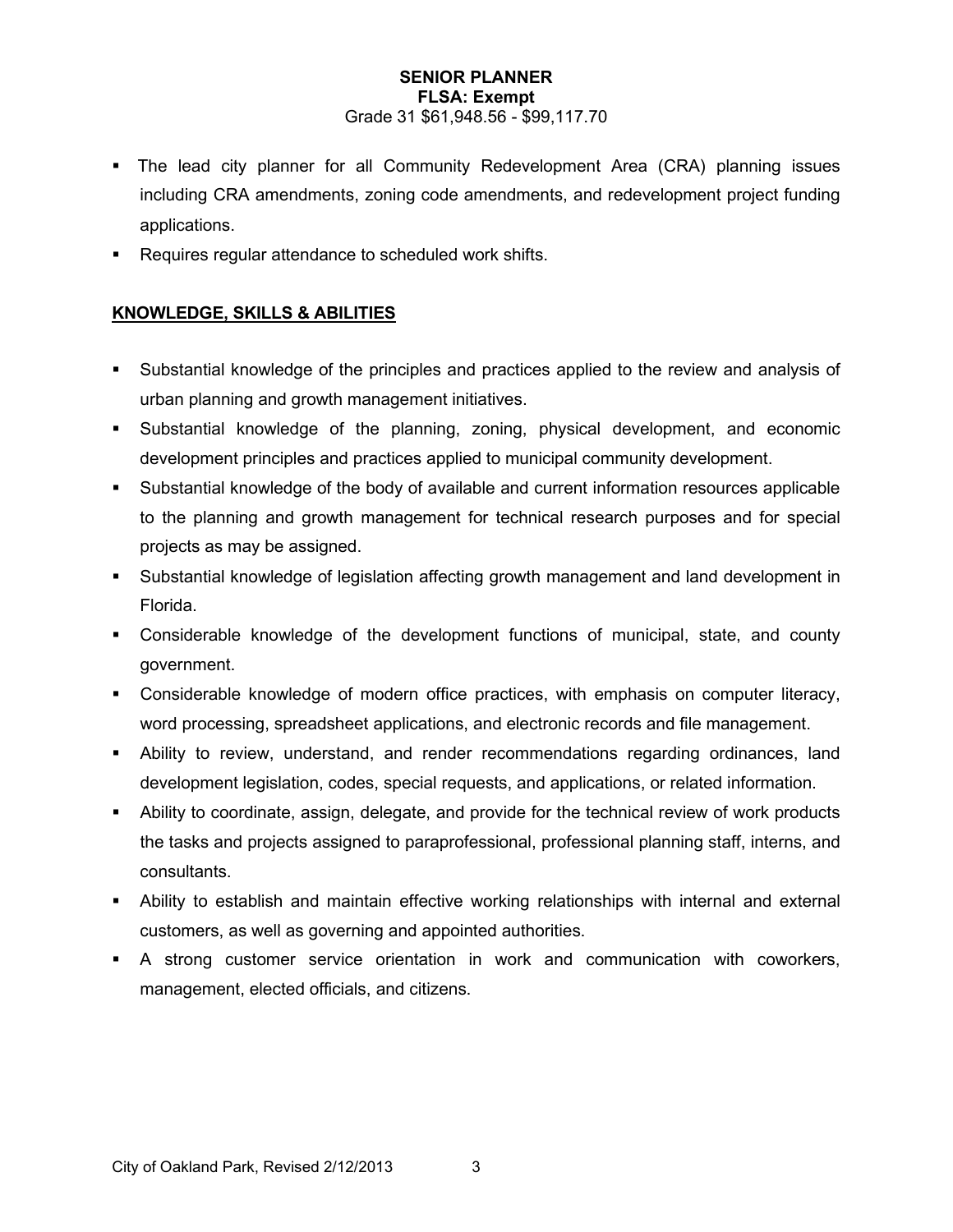# **MINIMUM ACCEPTABLE EDUCATION, TRAINING & EXPERIENCE**

Bachelor's degree in Urban and Regional Planning, Public Administration, or related field supplemented by 3 years of professional experience as a Planner in a municipal planning function. American Institute of Certified Planners (AICP) certification. Valid Florida driver's license without any restrictions affecting the ability to perform the essential job duties.

#### **PREFERRED**

Master's degree

# **PHYSICAL REQUIREMENTS**

The City of Oakland Park is an Equal Opportunity Employer. In compliance with the Americans with Disabilities Act (42 U.S. C. 12101 et. seq.), the City of Oakland Park will provide reasonable accommodations to qualified individuals with disabilities and encourages both prospective and current employees to discuss potential accommodations with the employer. The physical demands described here are representative of those that must be met by an employee to successfully perform the essential functions of this job.

Tasks involve the ability to exert light physical effort in sedentary to light work, but which may involve some lifting, carrying, pushing and/or pulling of objects and materials of lightweight (5-15 pounds). Tasks may involve extended periods of time at a keyboard or workstation. Work is performed in usual office conditions with rare exposure to disagreeable environmental factors. Some tasks require visual abilities. Proficient oral communications ability required.

A review of this position has excluded the marginal functions of the position that are incidental to the performance of fundamental job duties. All duties and responsibilities are essential job functions and requirements are subject to possible modifications to reasonably accommodate individuals with disabilities. To perform this job successfully, the incumbent(s) will possess the abilities and aptitudes to perform each duty proficiently. Some requirements may exclude individuals who pose a direct threat of significant risk to the health or safety of themselves or others. Requirements are representative of the minimum level of knowledge, skills, and ability.